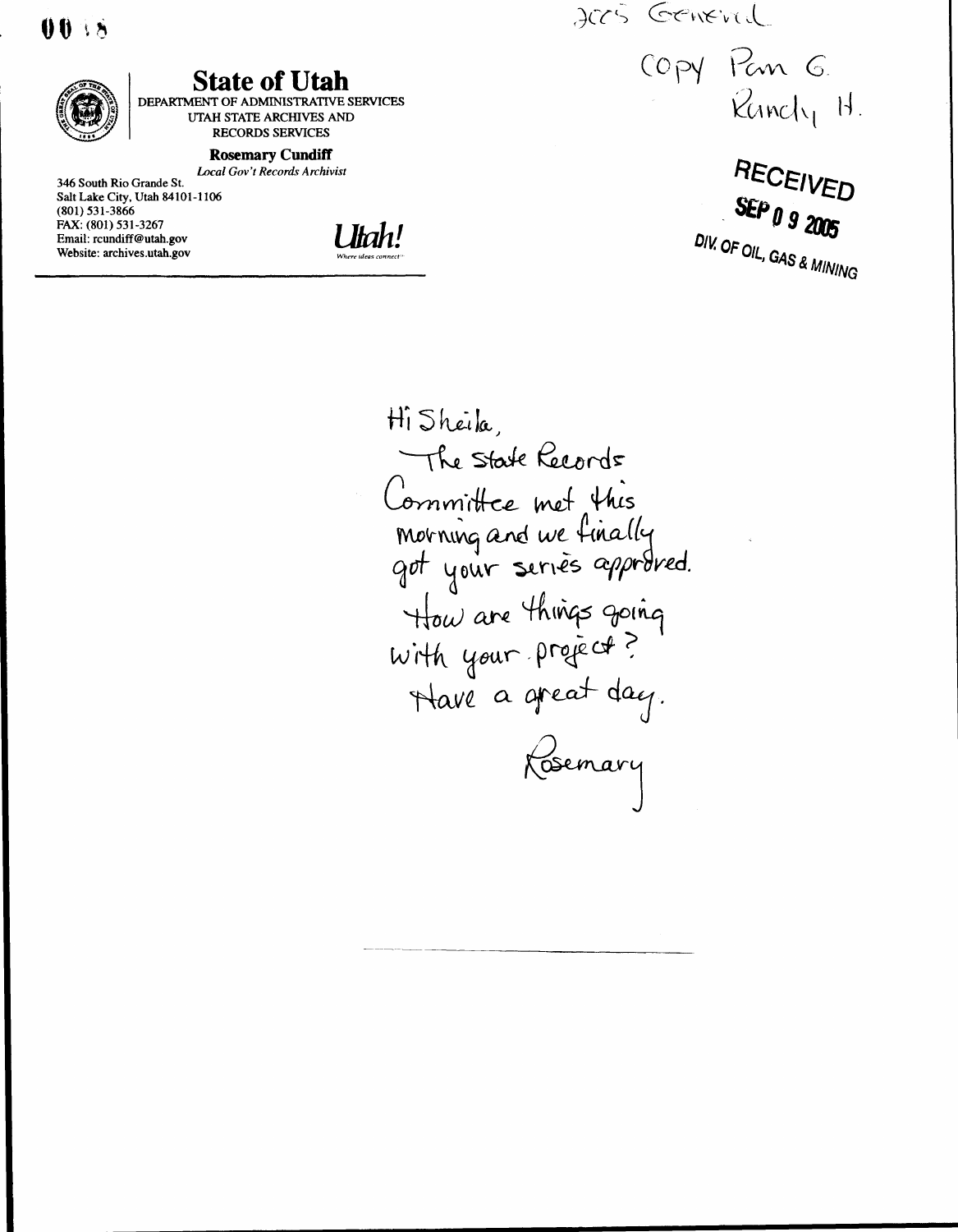# RECEIVED SEP 0 9 2005

# **Utah State Archives**

DIV. OF OIL, GAS & MINING

Parent Agency: Natural Resources Department Oil, Gas, & Mining Division

Agency: Division of Oil, Gas, and Mining. Coal Regulation

1594 West North Temple Suite 1210 Salt Lake City, UT 84116

Records Officer Sheila Morrison Analyst: Rosemary Cundiff

- 81695 Coal mine files 81698 Legal agreement files
- 81694 Mining and reclamation plan records

Destroying records in accordance with this agency Retention Schedule is in compliance with the Archives and Records Service and Government Records Access and Management Act (UCA 63-2-101 et seq.).

The Agency classifies its records under provisions of the Government Records Access and Management Act (UCA 63-2-101 et seq .) . Classifications have not been approved by the State Records Committee .

This agency retention schedule was approved by the State Records Committee in September 2005.

anell B. Jul

Janell Tuttle Executive Secretary State Records Committee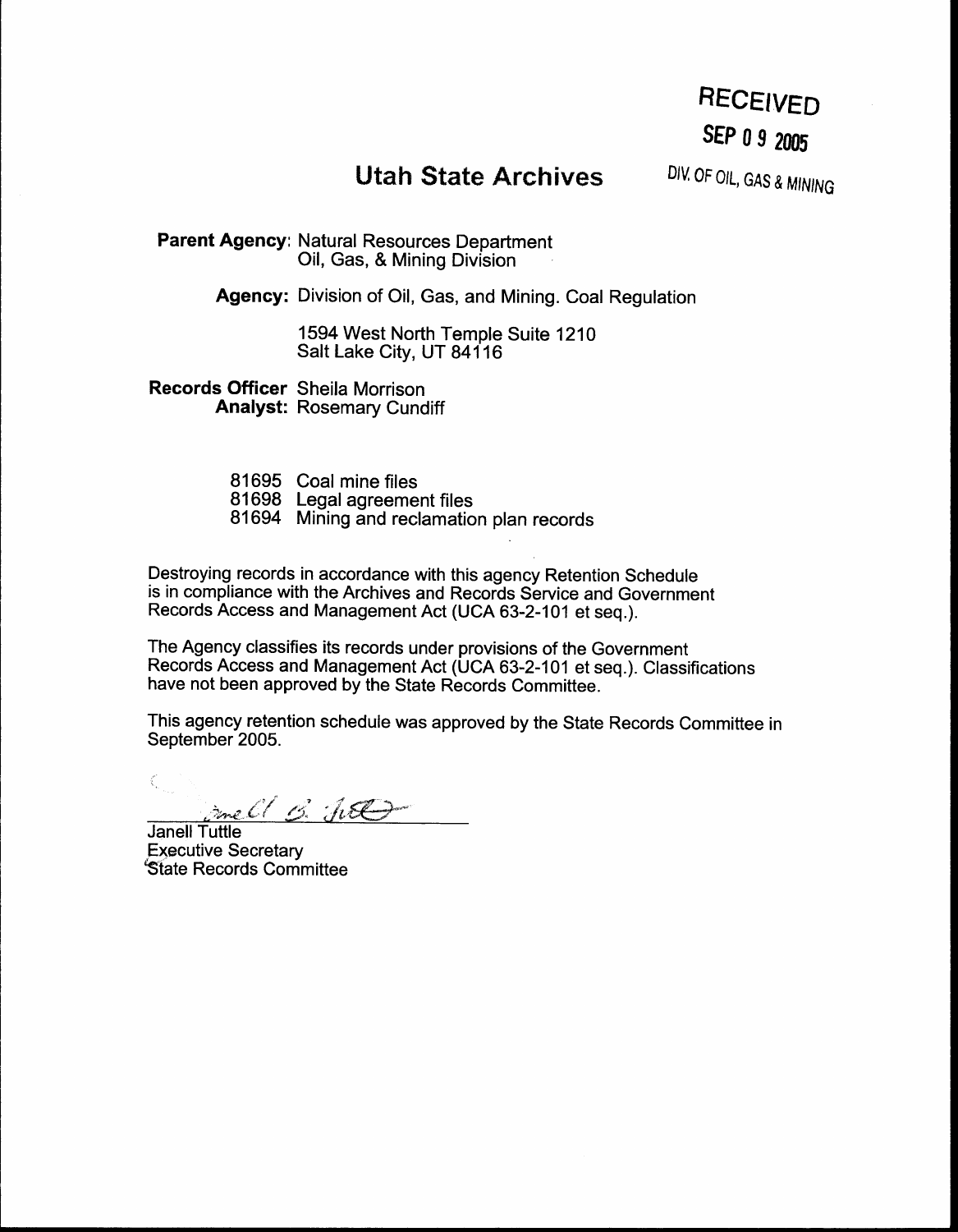AGENCY: Division of Oil, Gas, and Mining. Coal Regulation

**SERIES: 81695** 

 

TITLE: Coal mine files

VARIANT Mining Bureau active coal mine case files

DATES: 1975-

ARRANGEMENT: Numerical by mine number then under, chronological by date ANNUAL ACCUMULATION: 7.00 cubic feet.

### DESCRIPTION:

The Utah Coal Program regulates the surface effects of coal mines and ensures reclamation as required under the Surface Mining Control and Reclamation Act of 1977 and UCA 40-10, et seq. This series includes permit application information, records of the review process of the permit application, records of inspections of mining operations and the results, and all other information relating to the monitoring of coal mining activities .

## RETENTION:

Retain 55 years

### DISPOSITION:

Transfer to the State Archives with authority to weed .

## **FORMAT MANAGEMENT:**

Paper: Retain in Office for 5 years and then transfer to State Records Center. Retain in State Records Center for 50 years and then transfer to State Archives with authority to weed .

Computer data files: Retain in Office until administrative need ends and then erase.

#### APPRAISAL:

Administrative Historical

This disposition is based on the secondary research value of the coal mine files to document the history of mining activity throughout the state .

PRIMARY CLASSIFICATION: Public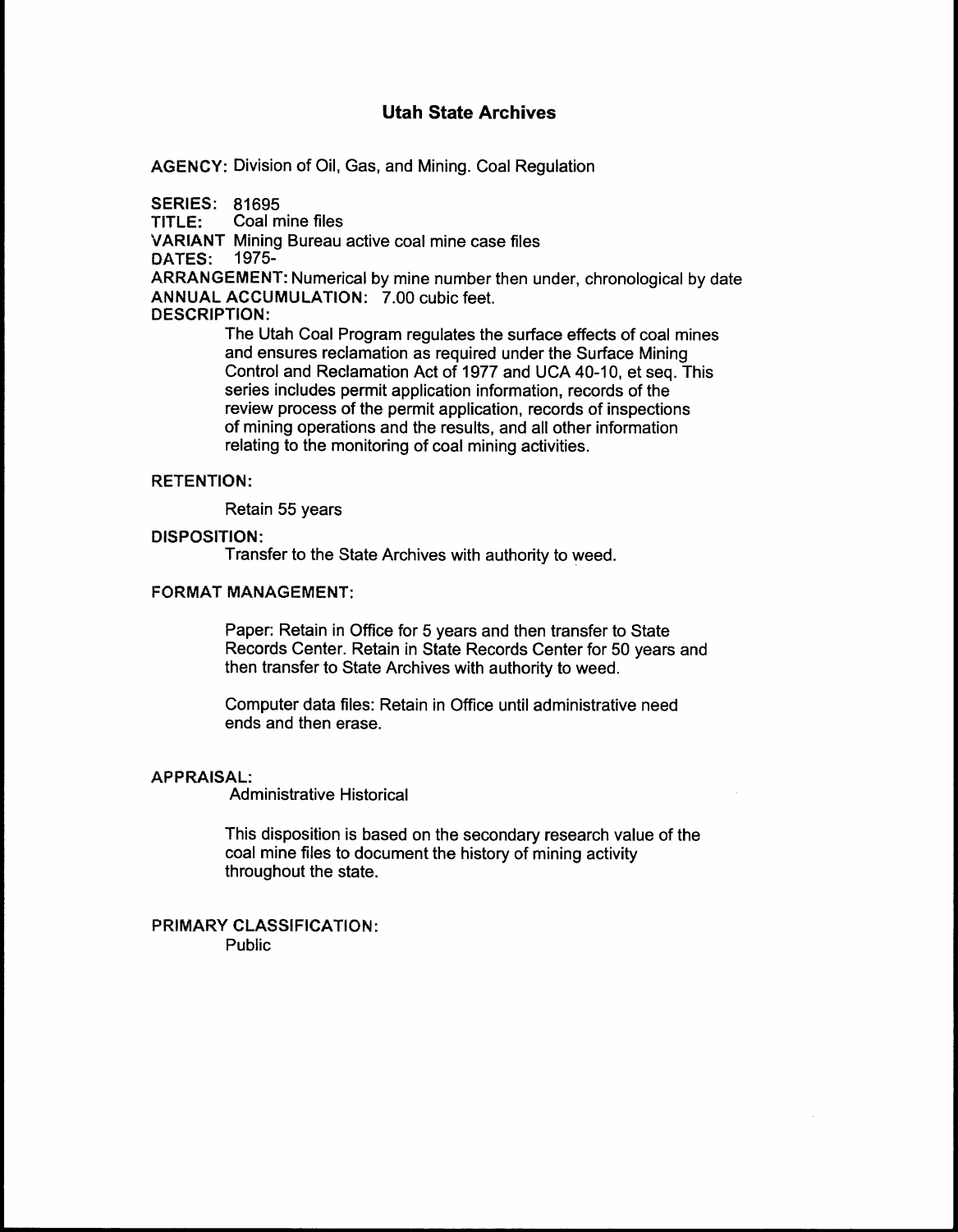AGENCY: Division of Oil, Gas, and Mining. Coal Regulation

**SERIES: 81695**  $T = C$ oal mine files

(continued)

 

 $\sim$ 

ARY CLASSIFICATION(S):

Protected . Utah Administrative Code R645-301-124-300 .

 $\bar{ }$ 

 $\bar{z}$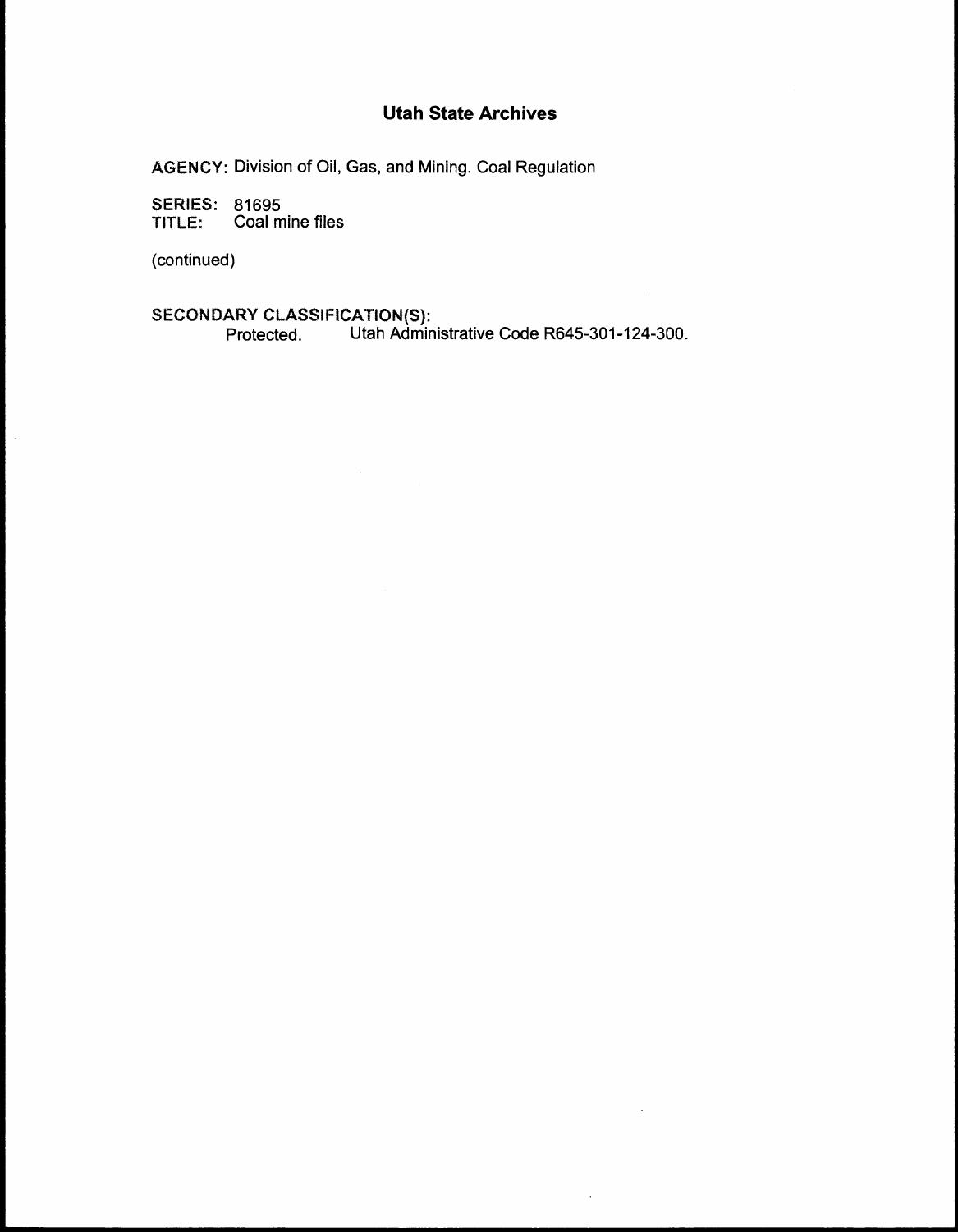AGENCY: Division of Oil, Gas, and Mining . Coal Regulation

SERIES: 81698

 

TITLE: Legal agreement files

VARIANT Mining Bureau performance bonds

Fireproof files

DATES: 1982-

ARRANGEMENT: Numerical by mine number

ANNUAL ACCUMULATION: 0.50 cubic feet.

## DESCRIPTION:

The Utah Coal Program regulates the surface effects of coal mines and ensures reclamation as required under 30 CFR Part 800.11 and under UCA 40-10-15 . The Division grants permits for all surface coal mining and ensures reclamation by requiring bonds for the performance of necessary reclamation activities . The amount of bonds is sufficient to assure completion of reclamation if the work were to be performed by the division. This series includes permits, records of bonds, insurance, and reclamation agreements .

# RETENTION:

Retain 30 years

### DISPOSITION:

Transfer to the State Archives with authority to weed .

# FORMAT MANAGEMENT

Paper: Retain in Office for 5 years after superseded and then transfer to State Records Center . Retain in State Records Center for 25 years and then transfer to State Archives with authority to weed.

Computer data files: Retain in Office until administrative need ends and then erase .

### **APPRAISAL:**

Administrative Historical Legal

This disposition is based on the record's secondary research value in documenting the history of coal mining activity and reclamation throughout the state .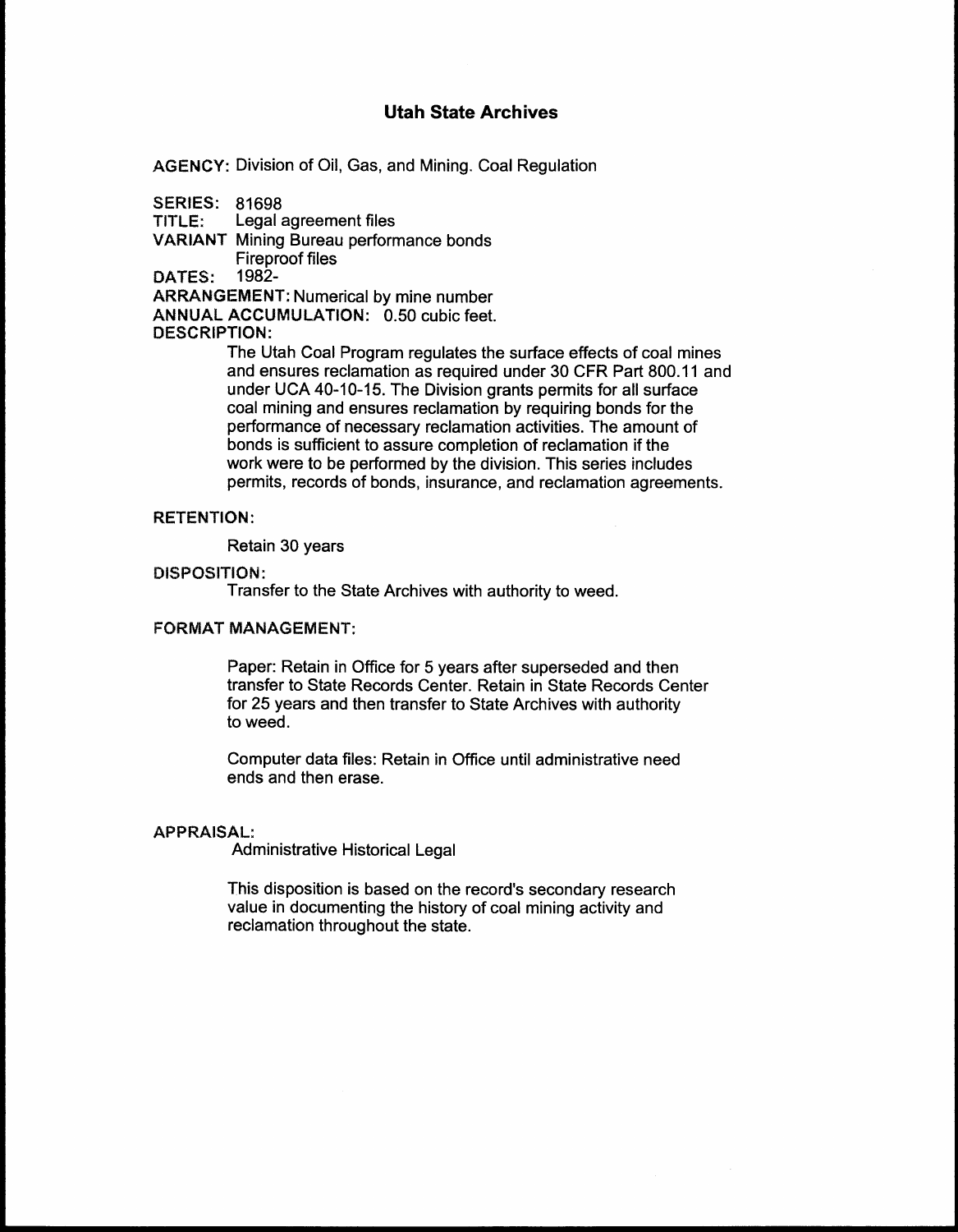AGENCY: Division of Oil, Gas, and Mining. Coal Regulation

 $\sim$ 

SERIES: 81698 TITLE: Legal agreement files

 $\bar{\mathcal{A}}$ 

(continued)

 

PRIMARY CLASSIFICATION: Protected UCA 63-2-304(4) .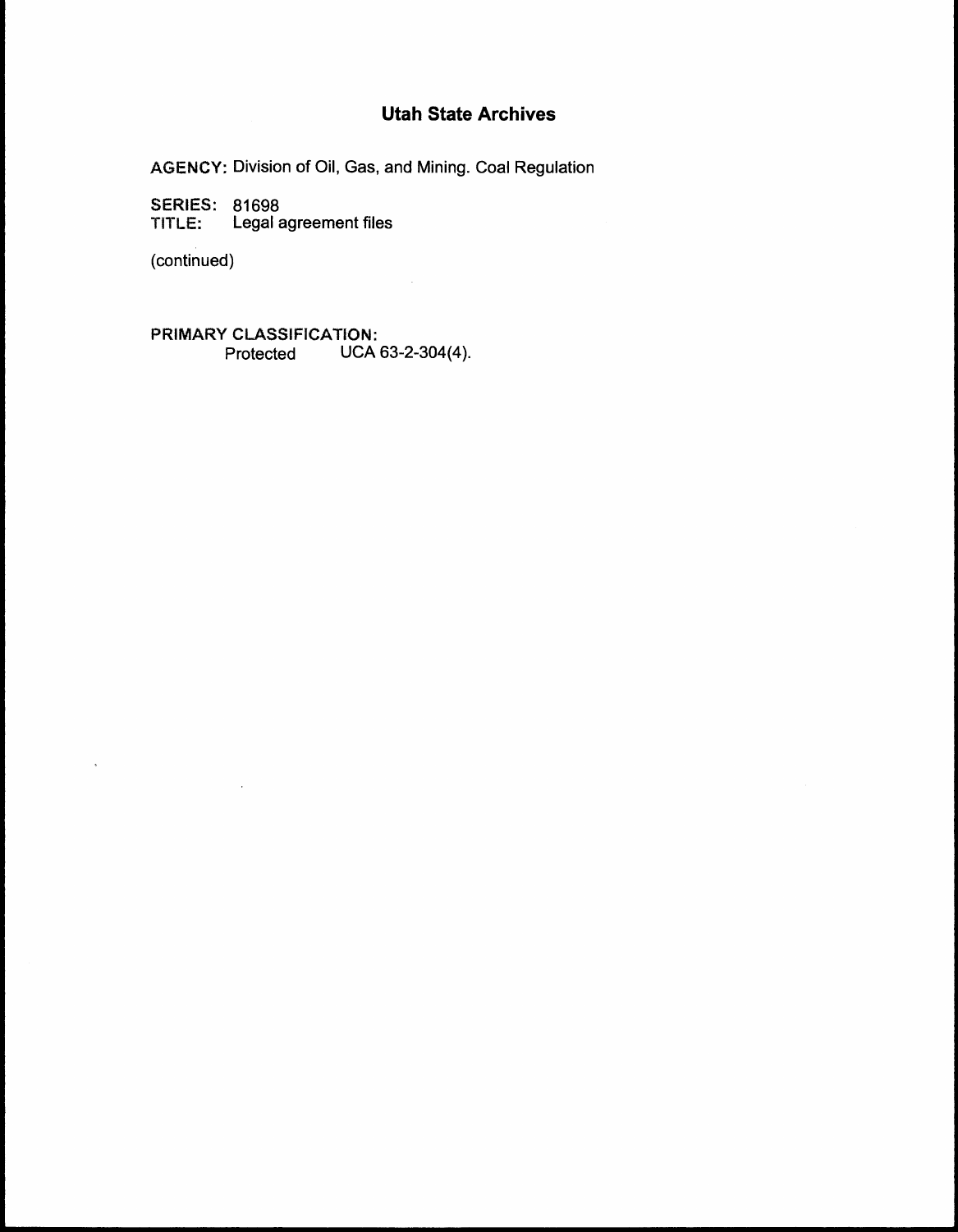AGENCY: Division of Oil, Gas, and Mining. Coal Regulation

**SERIES: 81694** 

 

TITLE: Mining and reclamation plan records

VARIANT Mining Bureau surface and underground coal mining and reclamation DATES:

ARRANGEMENT: Numerical by mine number .

ANNUAL ACCUMULATION: 4.00 cubic feet.

## DESCRIPTION:

The Utah Coal Program regulates the surface effects of coal mines and ensures reclamation as required under the Surface Mining Control and Reclamation Act of 1977 and under UCA 40-10, et seq . This series includes records relating to plans for how mining will be conducted, the impact it will have on the environment, and how mining companies plan to restore the land. Information includes the type of business entity; the name, address, and telephone number of the sole proprietor, officer, partner, principal shareholder, or director; all names under which the applicant previously operated a mine; a statement of pending or previous mine permits; the name and address of the mineral rights holder and all property owners; a statement of all contiguous lands held by the applicant; a statement of previous violations; proof of insurance; and proof of publications. Environmental information includes the status of the land involved, climatological information, vegetation information, soil resources information, land-use information, and maps of the area. Reclamation plans include operation plans, air pollution control plans, fish and wildlife plans, reclamation plans, hydrologic information, geologic information, post-mining land use suggestions, and plans for disposal of excess soil and for protection of public parks and historic places .

### **RETENTION:**

Retain 10 years

#### DISPOSITION:

Transfer to the State Archives with authority to weed .

### **FORMAT MANAGEMENT:**

Paper: Retain in office until phase 3 bond release has been approved and then transfer to State Records Center. Retain in State Records Center for 10 years and then transfer to State Archives with authority to weed .

Computer data files: Retain in Office until administrative need ends and then erase.